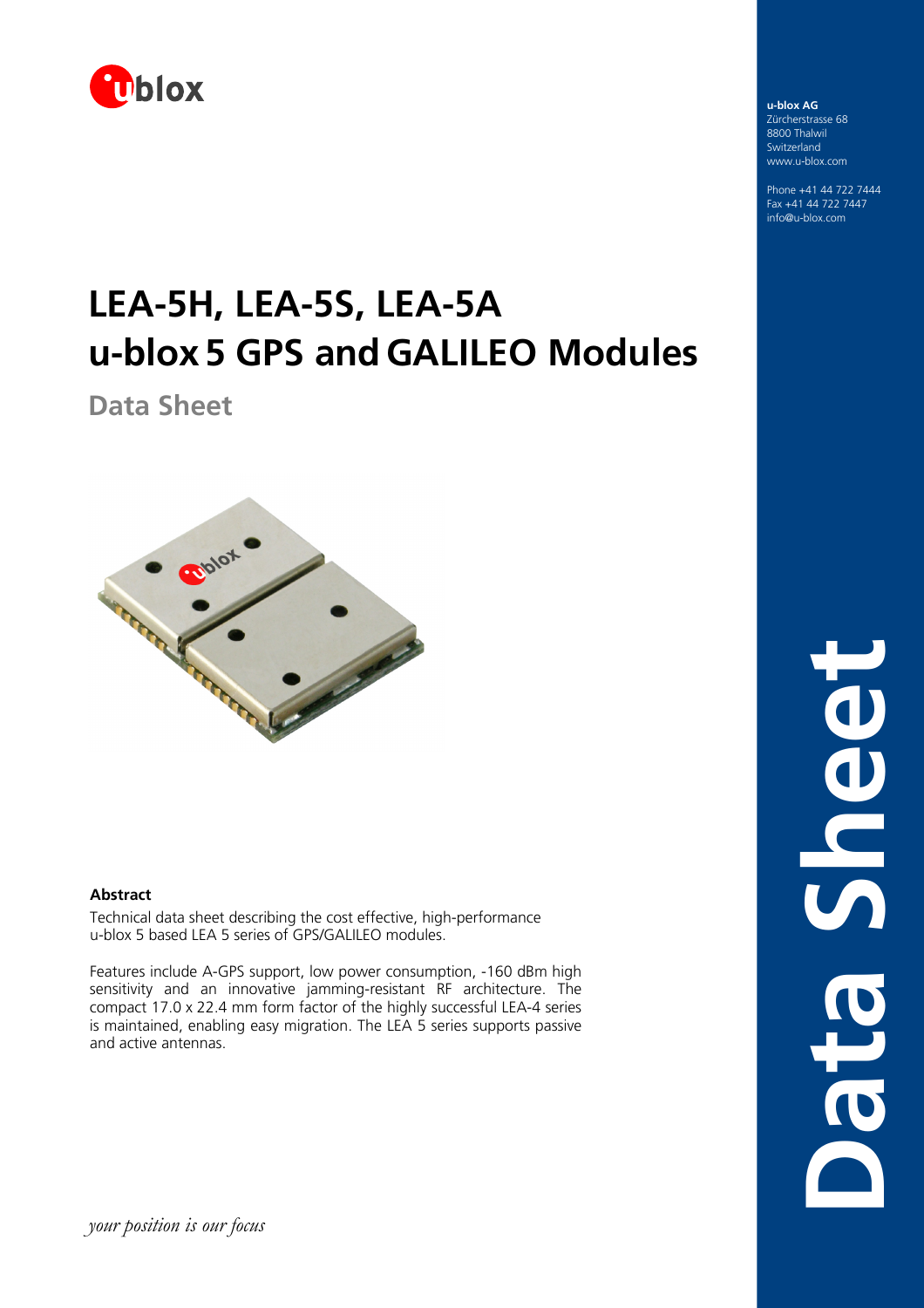



| <b>Title</b>             | LEA-5H, LEA-5S, LEA-5A                   |                                  |                       |  |  |  |  |
|--------------------------|------------------------------------------|----------------------------------|-----------------------|--|--|--|--|
| <b>Subtitle</b>          |                                          | u-blox 5 GPS and GALILEO Modules |                       |  |  |  |  |
| Doc Type                 | Data Sheet                               | Preliminary                      |                       |  |  |  |  |
| Doc Id                   |                                          | GPS.G5-MS5-07026-P4              |                       |  |  |  |  |
| <b>Revision</b><br>Index | <b>Status / Comments</b><br>Date<br>Name |                                  |                       |  |  |  |  |
| P <sub>1</sub>           | 17/07/2007                               | Preliminary<br>TG                |                       |  |  |  |  |
| P <sub>2</sub>           | TG<br>22/08/2007                         |                                  |                       |  |  |  |  |
| P <sub>3</sub>           | 3/10/2007                                | TG                               | Update of Tables      |  |  |  |  |
| <b>P4</b>                | 7/01/2008                                | TG                               | Update of Pin Diagram |  |  |  |  |

This document and the use of any information contained therein, is subject to the acceptance of the u-blox terms and conditions. They can be downloaded from [www.u-blox.com.](http://www.u-blox.com/) u-blox makes no warranties based on the accuracy or completeness of the contents of this document and reserves the right to make changes to specifications and product descriptions at any time without notice.

u-blox reserves all rights to this document and the information contained herein. Reproduction, use or disclosure to third parties without express permission is strictly prohibited. Copyright © 2007, u-blox AG.

For most recent documents, please visit [www.u-blox.com](http://www.u-blox.com/)

| Data Sheet<br><b>Revisions</b> | Identification of applicable hardware | <b>Comments</b> |
|--------------------------------|---------------------------------------|-----------------|
|                                | All data codes                        |                 |
|                                |                                       |                 |

| <b>DK</b>             | Products marked with this lead-free symbol on the product label comply with the<br>"Directive 2002/95/EC of the European Parliament and the Council on the Restriction of<br>Use of certain Hazardous Substances in Electrical and Electronic Equipment" (RoHS). |
|-----------------------|------------------------------------------------------------------------------------------------------------------------------------------------------------------------------------------------------------------------------------------------------------------|
| $\blacktriangleright$ | This is an Electrostatic Sensitive Device (ESD).<br>Observe precautions for handling.                                                                                                                                                                            |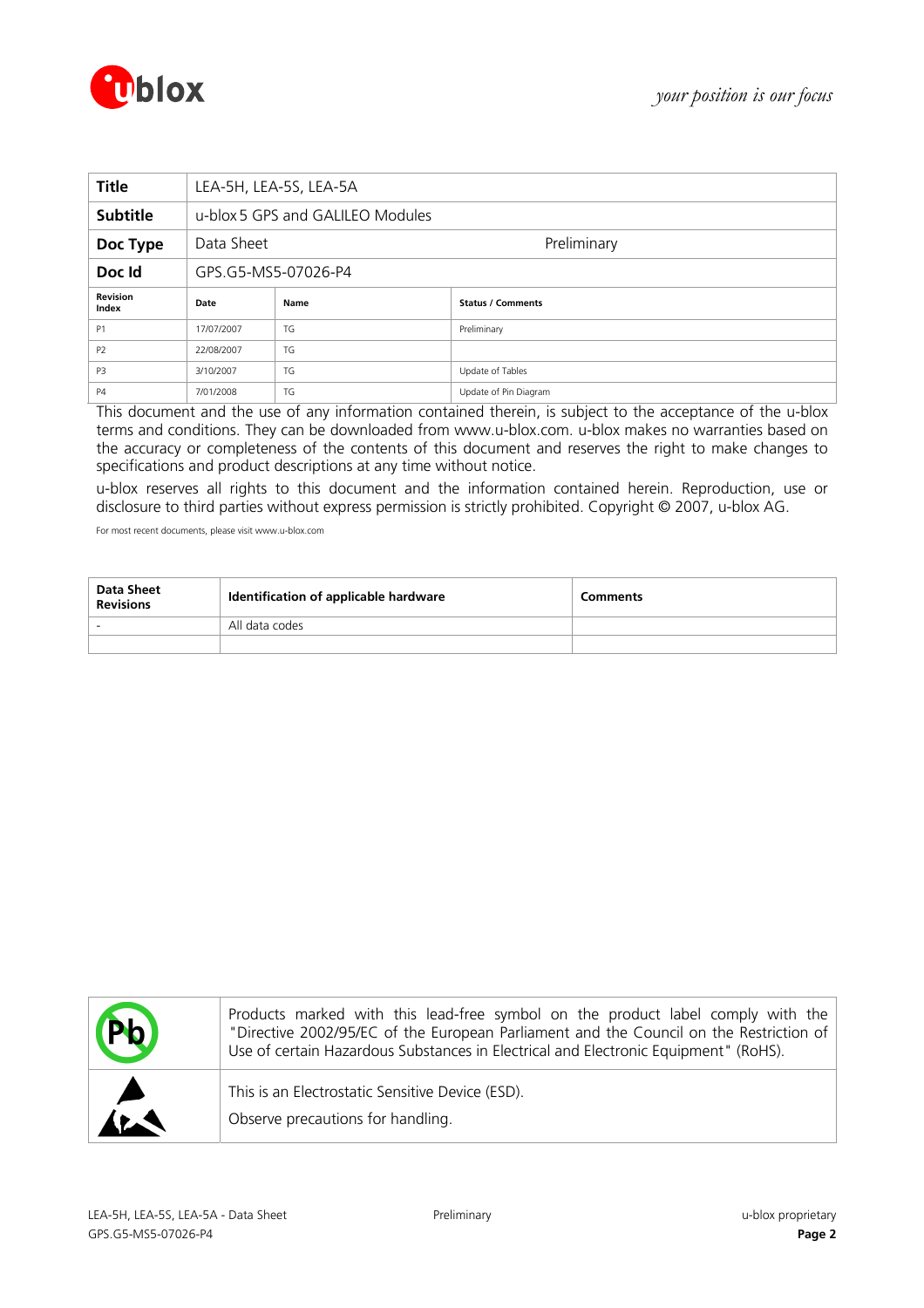

# **1 Functional Description**

## **1.1 Overview**

The LEA-5 module series by u-blox sets a new standard for GPS and GALILEO receiver modules. Powered by the high performance 50-channel u-blox 5 technology, these modules provide excellent performance and flexibility at an economical price. A 32-channel acquisition engine with over 1 million effective correlators is capable of massive parallel searches. This enables a Time To First Fix (TTFF) of less than 1 second, while long correlation/dwell times make possible an acquisition and tracking sensitivity of -160dBm. An available functionality is KickStart, a new feature enabling accelerated acquisition of weak signals. Once acquired, satellites are passed on to a power-optimized dedicated tracking engine. This arrangement allows the GPS and GALILEO engine to simultaneously track up to 16 satellites while searching for new ones. u-blox 5's advanced jamming suppression mechanism and innovative RF architecture provide a high level of immunity to jamming, ensuring maximum GPS and GALILEO performance.

The LEA-5 series maintains the compact 17.0 x 22.4 mm form factor of the highly successful LEA-4 modules. The modules have been designed with backwards compatibility in mind, enabling ease of upgrade and reducing engineering and design costs. A USB port is available for faster data transmission and more flexibility. The optional FLASH EPROM provides capacity to store user-specific configuration settings and allows for future updates. These modules do not support the antenna supply and supervisor functionalities, and are ideal solutions for applications where extra cost savings are needed.

LEA-5 modules are not designed for life saving or supporting devices or for aviation and should not be used in products that could in any way negatively impact the security or health of the user or third parties or that could cause damage to goods.

## **1.2 Highlights and Features**

## **Highlights**

- **Time To First Fix (TTFF): < 1 sec**
- **Acquisition and tracking sensitivity: -160dBm**
- **Receives GPS and GALILEO signals**
- **A-GPS: Supports u-blox AssistNow Online and Offline, OMA SUPL compliant**
- **High immunity to jamming**
- **UART serial port, USB, DDC (I<sup>2</sup>C<sup>®</sup> compatible)**

## **Features**

|               | ε<br>Range<br><b>/oltage</b> | - ~<br>ξ<br>Thickness | 50-channe<br>engine | ۳<br>KickStar | <b>SuperSense</b> | pdate<br>Ŧб<br>ᇎ<br>⋚ | UART | USB | <b>G</b> | pac | o<br>Online<br>ssistN<br>⋖ | 2<br>eni.<br>۰<br>$\overline{a}$<br>⋍<br>ō<br>SS<br>⋖ | Reckoning<br>Dead | Data<br>Raw | ರಾ<br>._<br><b>Timi</b><br>cision<br>Pre | 1PPS | Pin<br>U<br>Ğ | Input<br><b>Reset</b> | 29<br><b>Iddns</b><br>Anten | Supervisor<br>g<br>nten<br>đ |
|---------------|------------------------------|-----------------------|---------------------|---------------|-------------------|-----------------------|------|-----|----------|-----|----------------------------|-------------------------------------------------------|-------------------|-------------|------------------------------------------|------|---------------|-----------------------|-----------------------------|------------------------------|
| LEA-5H        | $2.7 - 3.6$                  | 3.0                   | ✓                   | ✓             | v                 |                       |      |     |          |     | v                          |                                                       |                   |             |                                          | ✓    |               |                       | $\cdot$                     |                              |
| <b>LEA-5S</b> | $2.7 - 3.6$                  | 3.0                   | ✓                   | v             | v                 |                       |      |     |          |     |                            |                                                       |                   |             |                                          |      |               |                       |                             |                              |
| LEA-5A        | $2.7 - 3.6$                  | 3.0                   | ✓                   |               | v                 |                       |      |     |          |     |                            |                                                       |                   |             |                                          |      |               |                       |                             |                              |

**Table 1: Features of the LEA-5 Series**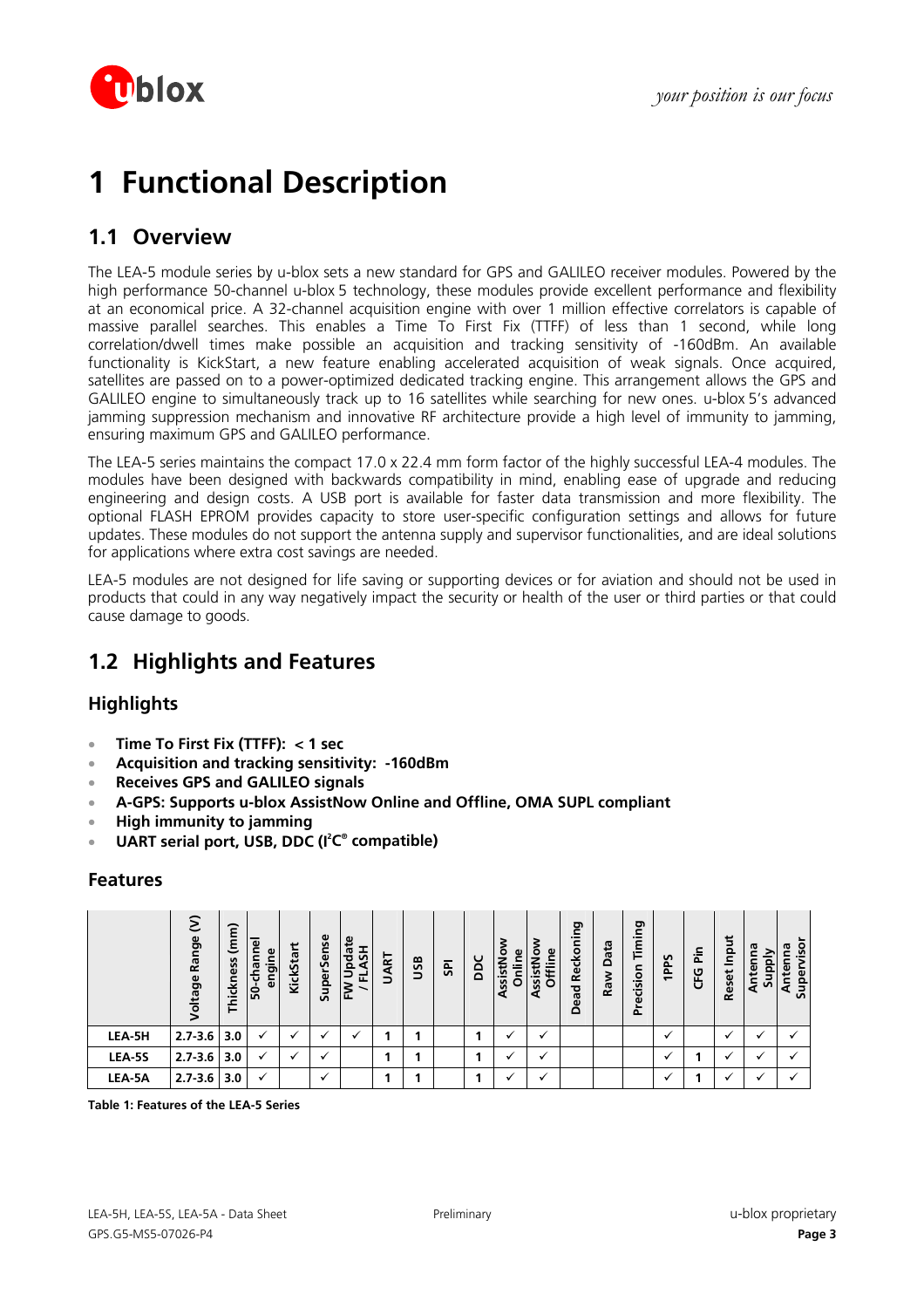

## **1.3 Block Diagram**



**Figure 1: Hardware Block Schematic** 

## **1.4 Assisted GPS (A-GPS)**

Supply of aiding information like ephemeris, almanac, rough last position and time and satellite status and an optional time synchronization signal will reduce time to first fix significantly and improve the acquisition sensitivity. All LEA-5 modules support the u-blox AssistNow Online and AssistNow Offline A-GPS services and are OMA SUPL compliant.

## **1.5 KickStart**

A new feature available with u-blox 5 receiver modules is KickStart. This functionality uses a TCXO to accelerate weak signal acquisition, enabling faster start and reacquisition times. KickStart is available with the LEA-5H and LEA-5S.

## **1.6 GALILEO**

The u-blox 5 is a GNSS chip that receives and tracks GPS and GALILEO signals simultaneously, enhancing accuracy and coverage. When GALILEO-L1 signals become available, u-blox 5 receivers equipped with FLASH memory will be capable of receiving and processing them via a simple upgrade. The ability to receive and track GALILEO satellite signals will result in higher coverage, improved reliability and better accuracy.

## **1.7 Protocols**

| Protocol   | <b>Type</b>                                        |
|------------|----------------------------------------------------|
| NMEA       | Input/output, ASCII, 0183, 2.3 (compatible to 3.0) |
| <b>UBX</b> | Input/output, binary, u-blox proprietary           |

### **Table 2: Available Protocols**

Both protocols are available on UART, USB, DDC and SPI. For specification of the various protocols see the *u-blox 5 Protocol Specification* [\[2\]](#page-13-0).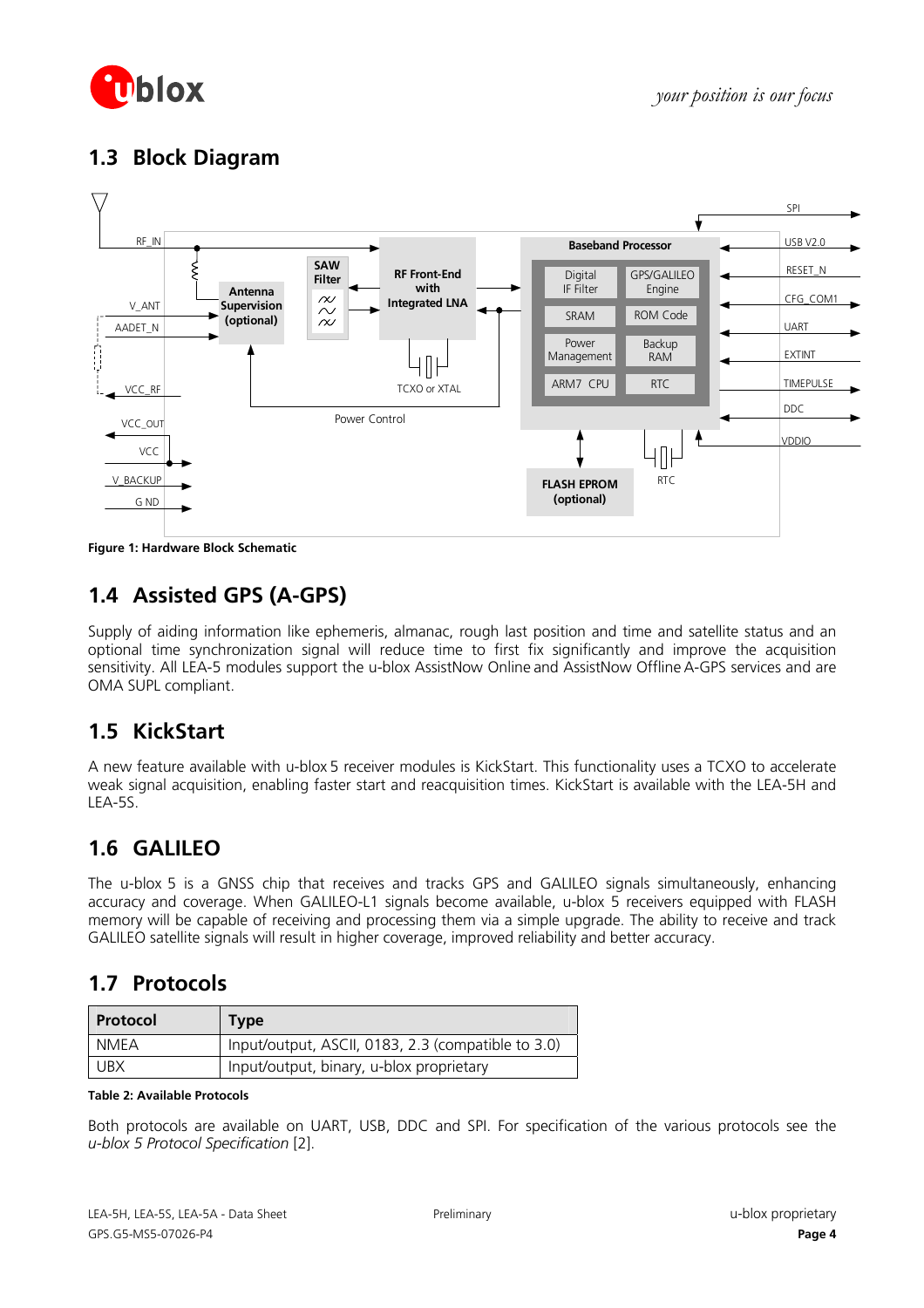

## **1.8 Antenna**

LEA-5 modules are designed for use with passive and active antennas.

An optional antenna supervisor is available with the LEA-5H, LEA-5S and LEA-5A. In the default operation mode the antenna supervisor is activated and enables the receiver to detect short circuits to the active antenna by checking the bias voltage level and can shut down the voltage bias immediately. A series resistor is needed in front of the **V\_ANT** input. UBX and NMEA messages are provided to report the condition of the antenna supply. Open circuit detection can also be supported with an additional external circuit. For details, please refer to the *LEA-5 Hardware Integration Manual* [\[1\].](#page-13-1)

| <b>Parameter</b>                  | <b>Specification</b> |                                                    |
|-----------------------------------|----------------------|----------------------------------------------------|
| Antenna Type                      |                      | Passive and active antenna                         |
|                                   | Minimum gain         | 15 - 20 dB (to compensate signal loss in RF cable) |
| Active Antenna<br>Recommendations | Maximum noise figure | 1.5 dB                                             |
|                                   | Maximum gain         | 30 dB                                              |

### **Table 3: Antenna Specifications for all LEA-5 Modules**

| <b>Parameter</b>   | <b>Specification</b>    |                                         |
|--------------------|-------------------------|-----------------------------------------|
| Antenna Supply     |                         | Using VCC_RF or external voltage source |
| Antenna Supervisor | Short circuit detection | Built-in                                |
|                    | Open circuit detection  | Enabled with external circuit           |

**Table 4: Antenna Supervisor Specifications for LEA-5H, LEA-5S and LEA-5A**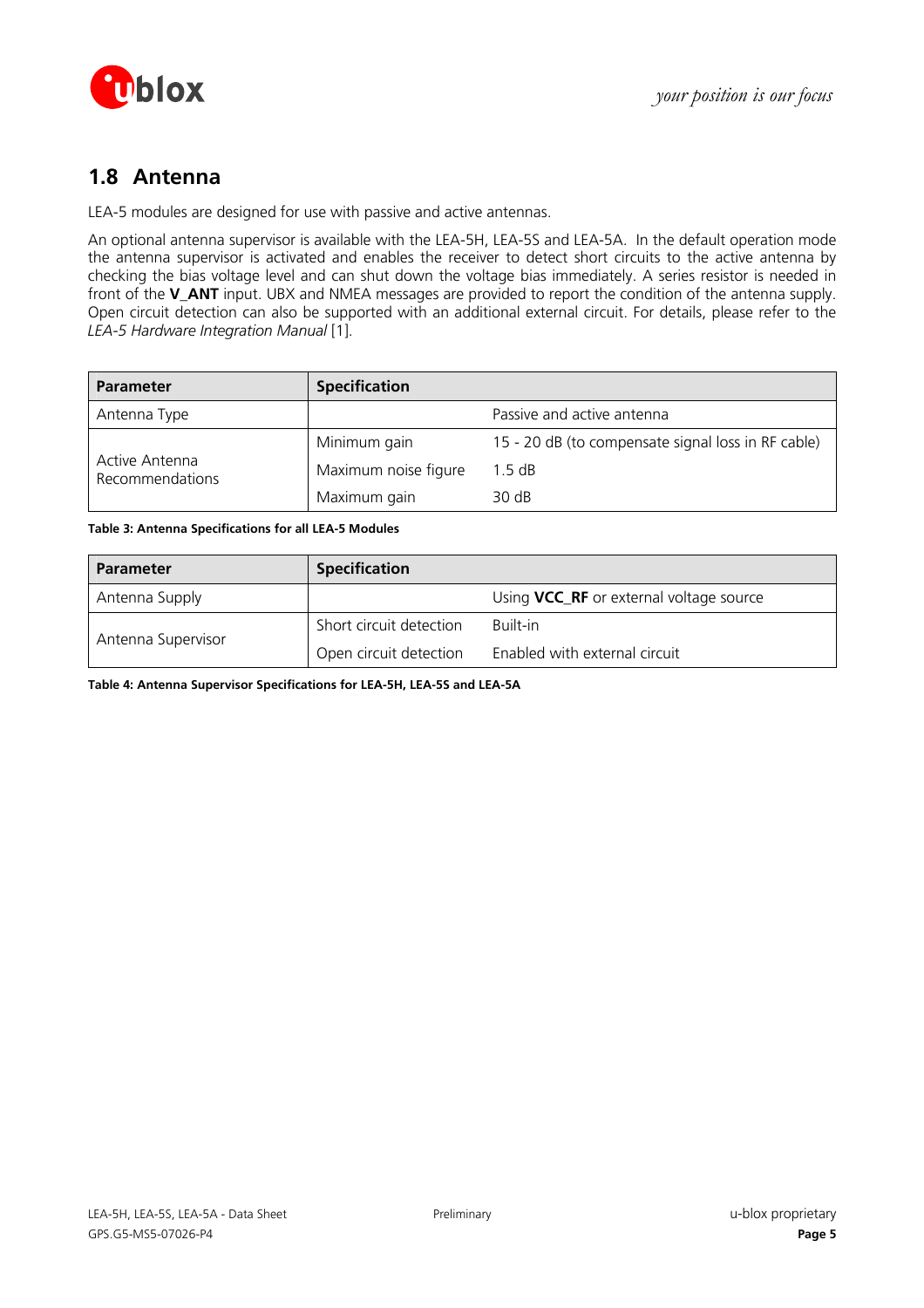

## **1.9 Configuration**

## **1.9.1 Boot-Time CFG\_COM1 Configuration (LEA-5S, LEA-5A)**

The LEA-5S and LEA-5A provide a **CFG COM1** pin for boot-time configuration. It becomes effective immediately after start-up. Once the module has started, the configuration settings may be modified with UBX configuration messages. The Baudrate can be changed using the CFG-PRT message and the messages can be changed using CFG-MSG. The modified settings remain effective until power-down or reset. If these settings have been stored in battery-backup RAM, then the modified configuration will be retained, as long as the backup battery supply is not interrupted.

| <b>CFG COM1</b> | <b>Baudrate</b> | <b>Messages</b>                            |
|-----------------|-----------------|--------------------------------------------|
|                 | (Kbaud)         |                                            |
|                 | 4.8             | GSV <sup>1</sup> , RMC, GSA, GGA, VTG, TXT |
|                 | 9.6             | GSV, RMC, GSA, GGA, GLL, VTG, TXT          |

**Table 5: Supported CFG\_COM1 settings (default settings in bold text)** 

## **1.9.2 Configuration (LEA-5H)**

With the LEA-5H, configuration settings modified with UBX configuration messages can be saved to the FLASH memory. In this case the modified settings remain effective even after power-down and don't require backup battery supply.

For more information see the *LEA-5 Hardware Integration Manual* [\[1\].](#page-13-1)

<span id="page-5-0"></span><sup>1</sup> every fifth fix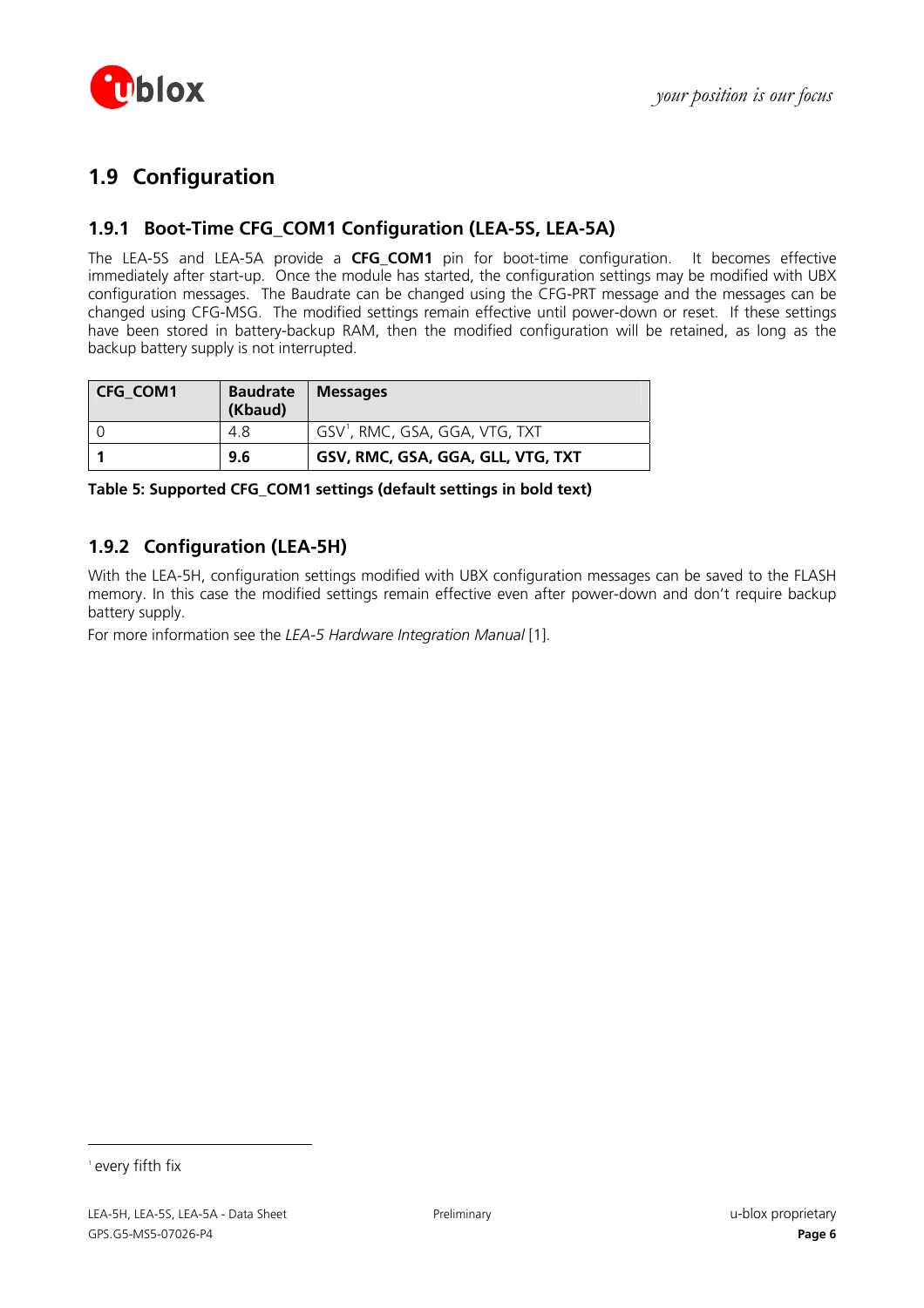

# **2 GPS Performance**

| <b>Parameter</b>                          | <b>Specification</b>      |                                   |
|-------------------------------------------|---------------------------|-----------------------------------|
|                                           |                           | 50 Channels                       |
| Receiver Type                             |                           | GPS L1 frequency, C/A Code        |
|                                           |                           | GALILEO Open Service L1 frequency |
|                                           | Cold Start (Autonomous)   | 29 <sub>s</sub>                   |
| Time-To-First-Fix <sup>2</sup>            | Warm Start (Autonomous)   | 29 <sub>s</sub>                   |
|                                           | Hot Start (Autonomous)    | $<$ 1 s                           |
|                                           | Aided Starts <sup>3</sup> | $<1$ s                            |
|                                           | Tracking & Navigation     | $-160$ dBm                        |
| Sensitivity                               | Acquisition               | $-160$ dBm                        |
|                                           | Cold Start (Autonomous)   | $-145$ dBm                        |
| Horizontal Position Accuracy <sup>4</sup> | Autonomous                | < 2.5 m                           |
|                                           | SBAS                      | < 2.0 m                           |
| Accuracy of Timepulse Signal              | <b>RMS</b>                | 50 ns                             |
| Max Navigation Update Rate                |                           | 4 Hz                              |
| Dynamics                                  |                           | $\leq 4$ g                        |
| <b>Operational Limits</b>                 | Velocity                  | 515 m/s (1000 knots)              |

**Table 6: LEA-5 GPS Performance** 

<span id="page-6-0"></span> $2$  All satellites at  $-130$  dB

<span id="page-6-1"></span><sup>3</sup> Dependent on aiding data connection speed and latency

<span id="page-6-2"></span><sup>4</sup> CEP, 50%, 24 hours static, -130dBm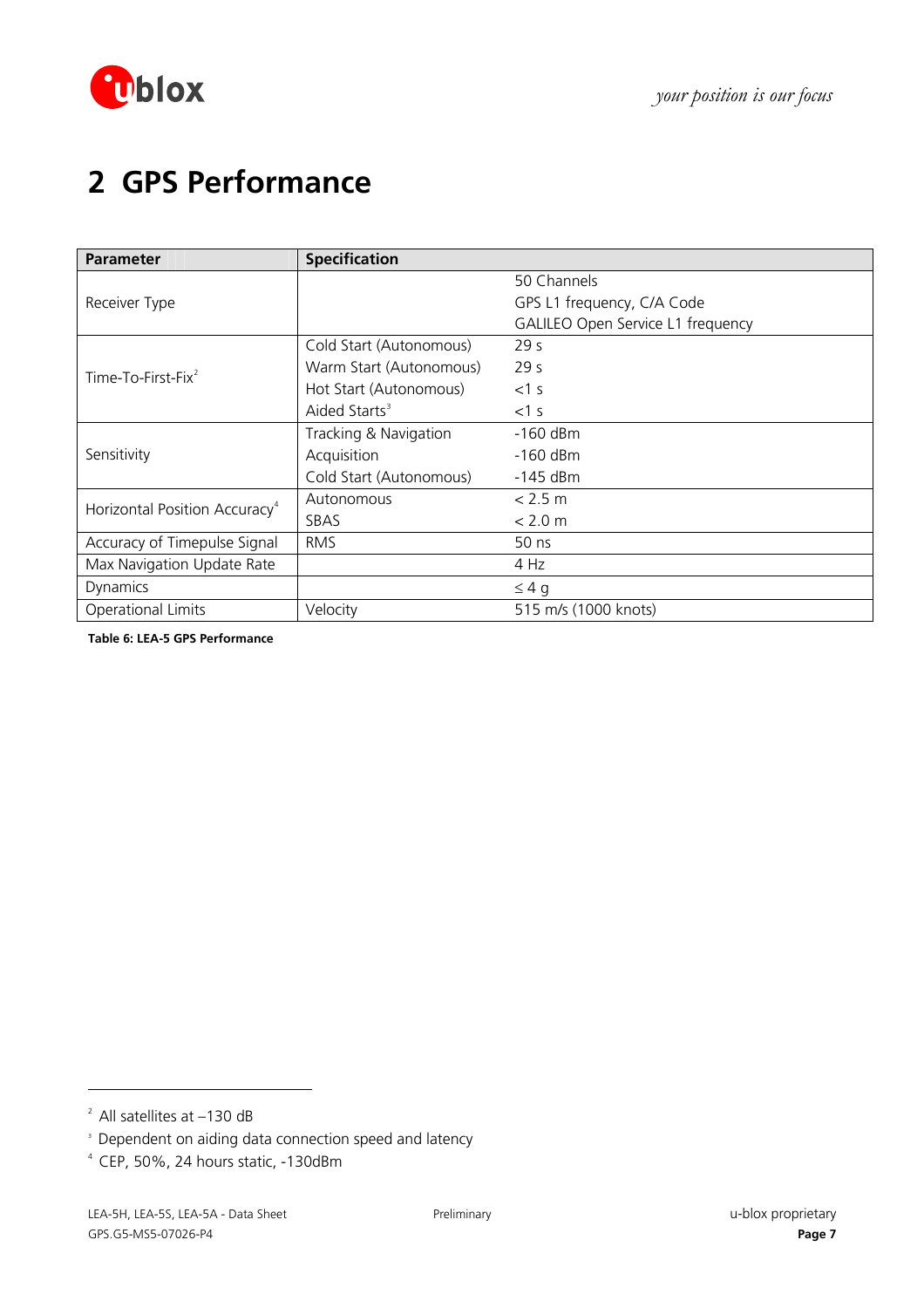

# **3 Mechanical Specifications**

| <b>Parameter</b> | <b>Specification</b> |                     |
|------------------|----------------------|---------------------|
| A                | 22.4 +0.6/-0.1mm     | $[882 + 24/-4$ mil] |
| B                | $17.0 \pm 0.1$ mm    | $[669 + 4$ mil]     |
| C                | $3.0 \pm 0.3$ mm     | $[118 \pm 12$ mil]  |
| D                | $2.55 + 0.3/-0.1$ mm | $[100 + 18/4$ mil]  |
| F                | $1.1 \pm 0.1$ mm     | $[43 + 4$ mil]      |
| F                | $3.80 \pm 0.1$ mm    | $[150 + 4$ mil]     |
| G                | $1.10 \pm 0.1$ mm    | $[75 + 4$ mil]      |
| H                | $2.85 + 0.3/- 01$ mm | $[112 + 18/4$ mil]  |
| Weight           | q                    |                     |

**Table 7: Dimensions** 



### **Figure 2: Dimensions**

 $\mathbb{Q}$ 

For information regarding the Paste Mask and Footprint see the *LEA-5 Hardware Integration Manual* [\[1\]](#page-13-1).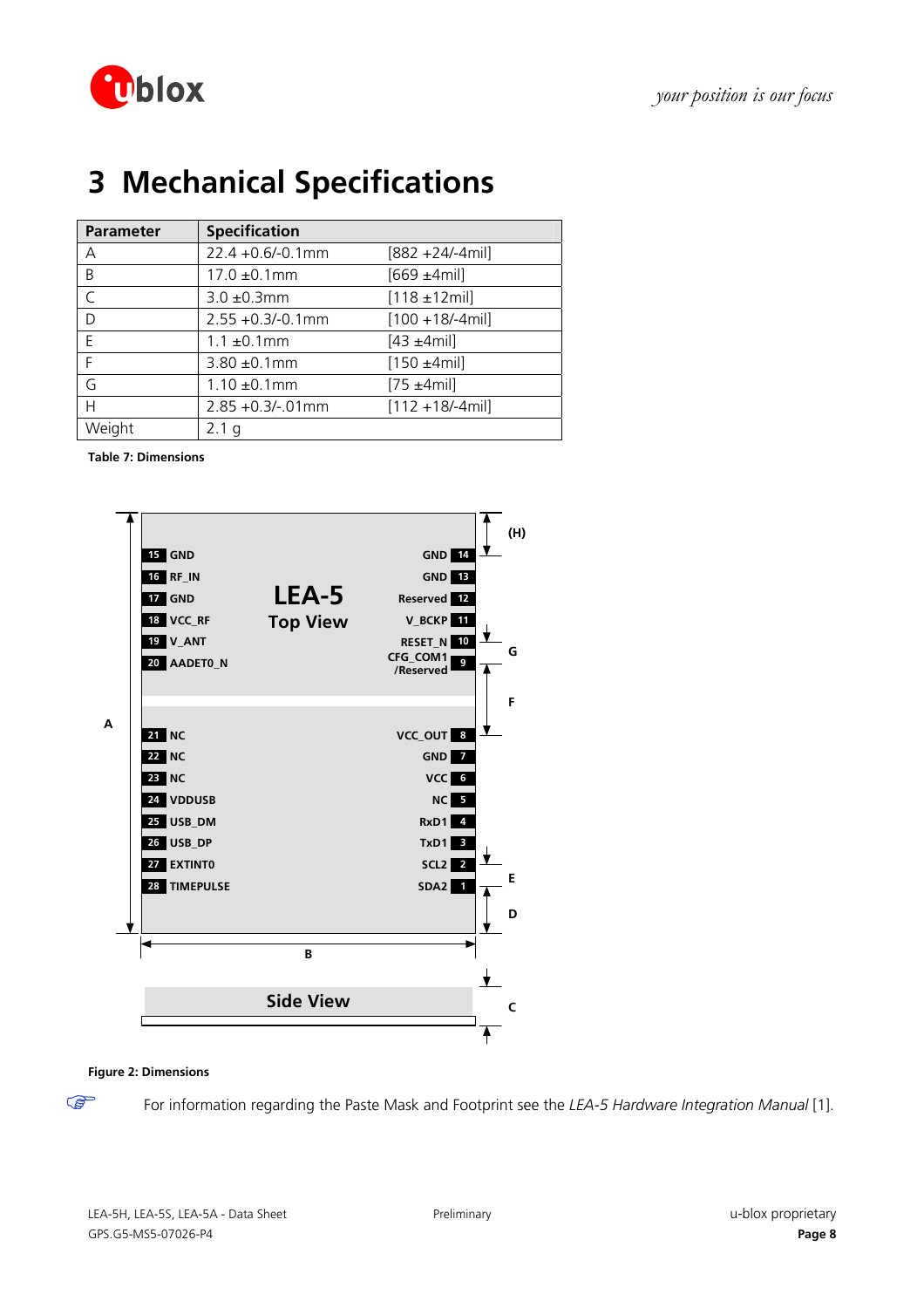

# **3.1 Pin Assignment**

| <b>No</b>      | <b>Module</b>  | <b>Name</b>      | I/O                      | <b>Description</b>        |
|----------------|----------------|------------------|--------------------------|---------------------------|
| 1              | All            | SDA <sub>2</sub> | $IVO$                    | <b>DDC</b> Data           |
| $\overline{2}$ | All            | SCL <sub>2</sub> | $IVO$                    | <b>DDC Clock</b>          |
| 3              | All            | TxD1             | $\Omega$                 | Serial Port 1             |
| 4              | All            | RxD1             | $\overline{1}$           | (do not leave open)       |
| 5              | All            | <b>NC</b>        |                          | Not Connected             |
| 6              | All            | VCC              | $\overline{1}$           | Supply voltage            |
| 7              | All            | <b>GND</b>       | $\overline{1}$           | Ground (digital)          |
| 8              | All            | VCC_OUT          | $\circ$                  | Output voltage            |
| 9              | LEA-5A, LEA-5S | CFG COM1         | $\overline{1}$           | Configuration Pin         |
|                | LEA-5H         | Reserved         | $\overline{1}$           |                           |
| 10             | All            | RESET_N          | $\mathbf{I}$             |                           |
| 11             | All            | V_BCKP           | $\overline{\phantom{a}}$ | Backup voltage supply     |
| 12             | All            | Reserved         | $\overline{1}$           |                           |
| 13             | All            | <b>GND</b>       | I                        | Ground                    |
| 14             | All            | <b>GND</b>       | $\overline{\phantom{a}}$ | Ground                    |
| 15             | All            | <b>GND</b>       | $\overline{1}$           | Ground                    |
| 16             | All            | RF IN            | $\overline{1}$           | GPS signal input          |
| 17             | All            | <b>GND</b>       | $\mathbf{I}$             | Ground                    |
| 18             | All            | VCC_RF           | $\circ$                  | Output Voltage RF section |
| 19             | All            | V ANT            | $\overline{1}$           | Antenna Bias voltage      |
| 20             | All            | AADETO_N         | $\overline{1}$           | Active Antenna Detect     |
| 21             | All            | <b>NC</b>        |                          | Not Connected             |
| 22             | All            | <b>NC</b>        |                          | Not Connected             |
| 23             | All            | <b>NC</b>        |                          | Not Connected             |
| 24             | All            | <b>VDDUSB</b>    | $\overline{1}$           | <b>USB Supply</b>         |
| 25             | All            | USB DM           | $IVO$                    | <b>USB Data</b>           |
| 26             | All            | USB DP           | 1/O                      | <b>USB Data</b>           |
| 27             | All            | <b>EXTINTO</b>   | T                        | External Interrupt Pin    |
| 28             | All            | <b>TIMEPULSE</b> | $\circ$                  | Time pulse (1PPS)         |

### **Table 8: Pinout**

Pins designated Reserved should only be used with caution. For more information about Pinouts see the *LEA-5 Hardware Integration Manual* [\[1\].](#page-13-1)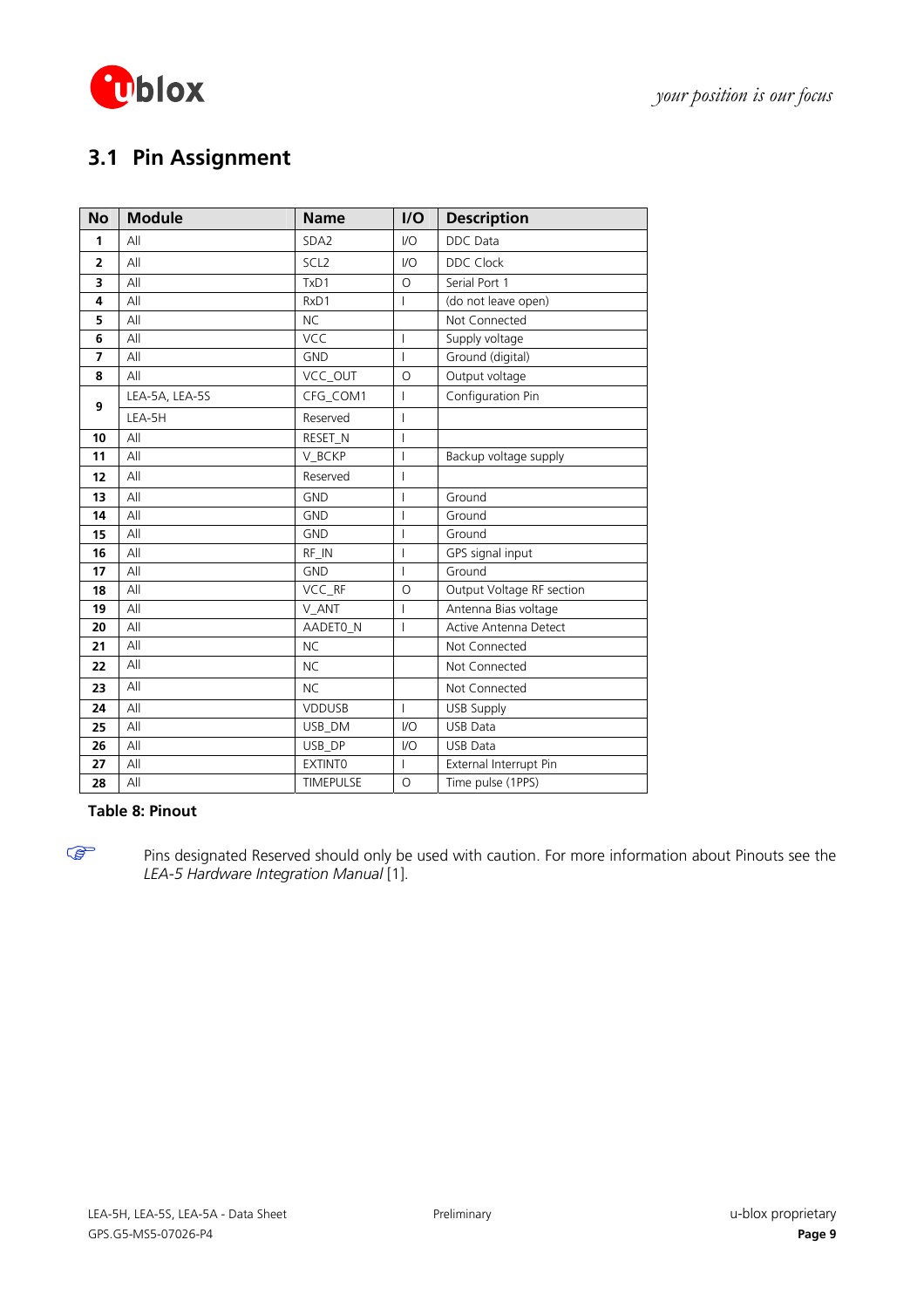

# **4 Electrical Specifications**

| <b>Parameter</b>                  | <b>Symbol</b> | <b>Min</b> | <b>Max</b>    | <b>Units</b> |
|-----------------------------------|---------------|------------|---------------|--------------|
| Power supply voltage (VCC)        | Vcc           | $-0.5$     | 3.6           | V            |
| Backup battery voltage (V_BCKP)   | Vbckp         | $-0.5$     | 4.8           | V            |
| Input pin voltage                 | Vin           | $-0.5$     | $Vcc + 0.5$   | V            |
|                                   | Vin_usb       | $-0.5$     | Vddusb $+0.5$ | V            |
| VCC_RF output current             | <b>Iccrf</b>  |            | 100           | mA           |
| Antenna bias voltage              | Vant          |            | 6             | V            |
| Antenna bias current <sup>5</sup> | lant          |            | 100           | mA           |
| Storage temperature               | Tstg          | $-40$      | 85            | $\circ$      |

## **4.1 Absolute Maximum Ratings**

**Table 9: Absolute Maximum Ratings** 

**1** Stressing the device beyond the "Absolute Maximum Ratings" may cause permanent damage. **These are stress ratings only. The product is not protected against overvoltage or reversed voltages. If necessary, voltage spikes exceeding the power supply voltage specification, given in table above, must be limited to values within the specified boundaries by using appropriate protection diodes.** 

<span id="page-9-0"></span><sup>&</sup>lt;sup>5</sup> Applied via V\_ANT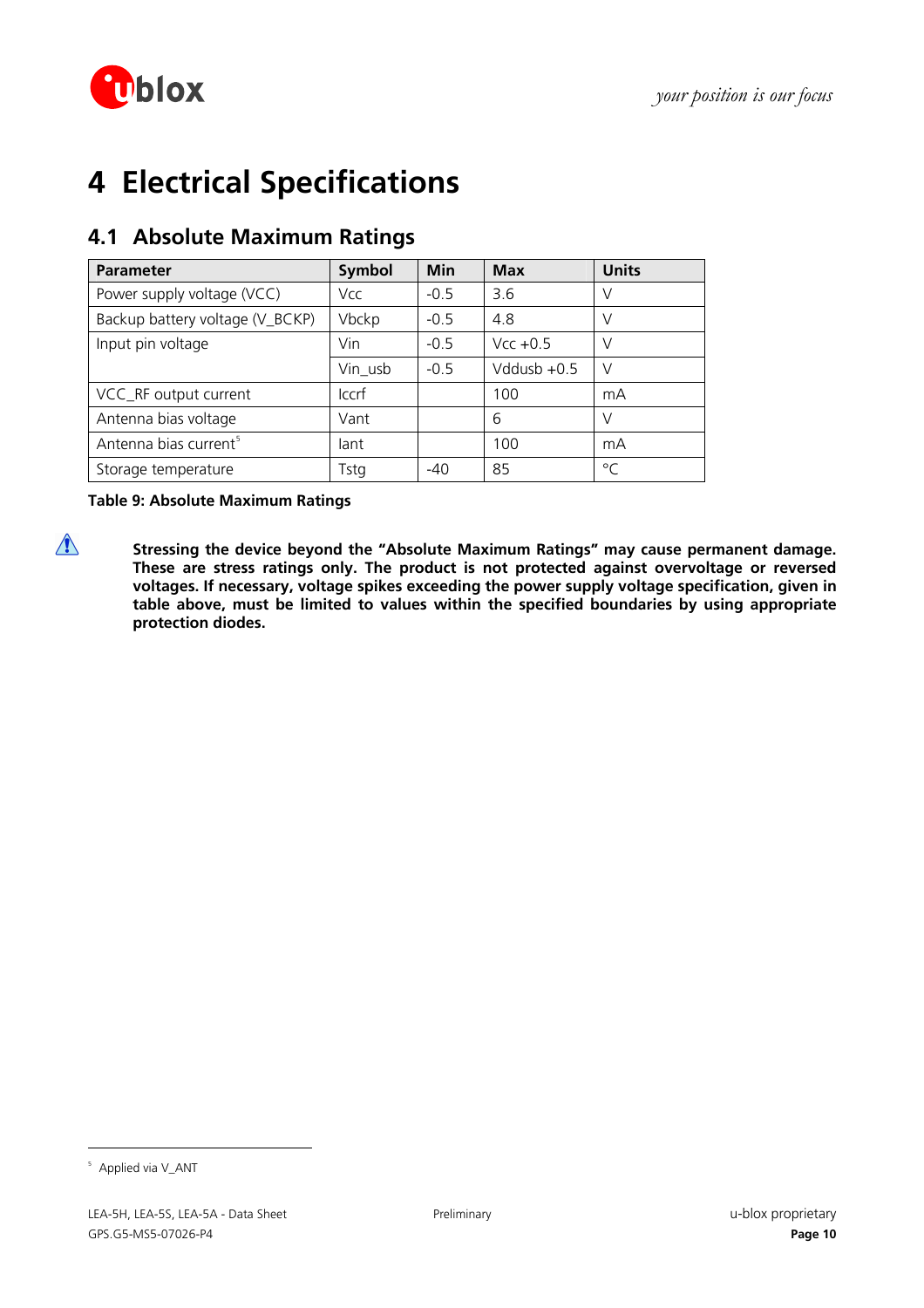

## **4.2 Operating Conditions**

| Parameter <sup>6</sup>                         | Symbol     | <b>Min</b>                                         | <b>Typ</b> | <b>Max</b>  | <b>Units</b>    | <b>Condition</b>      |
|------------------------------------------------|------------|----------------------------------------------------|------------|-------------|-----------------|-----------------------|
| Power supply voltage (VCC)                     | Vcc        | 2.7                                                |            | 3.6         | V               |                       |
| Sustained supply current <sup>7</sup>          | <b>ICC</b> |                                                    | 40         |             | m <sub>A</sub>  | $Vcc = 3.0 V$         |
| Peak supply current <sup>8</sup>               | Iccp       |                                                    | 150        |             | mA              | $Vcc = 3.6 V$         |
| Backup battery voltage                         | Vbckp      | 1.3                                                |            | 4.8         | $\vee$          |                       |
| Backup battery current                         | Ibckp      |                                                    | 30         |             | μA              | $Vbckp = 1.8V$        |
| Input pin voltage range                        | Vin        |                                                    |            | $Vcc + 0.5$ | $\vee$          |                       |
| Input pin low voltage                          | Vin_low_1  |                                                    |            | 0.2x Vcc    | $\vee$          |                       |
| Input pin high voltage                         | Vin_high_1 | 0.7x Vcc                                           |            |             | $\vee$          |                       |
| Input pin low voltage for<br>EXTINTO and RxD1  | Vin_low_2  |                                                    |            | 0.22        | $\vee$          |                       |
| Input pin high voltage for<br>EXTINTO and RxD1 | Vin_high_2 | 0.91                                               |            |             | $\vee$          |                       |
| Output pin voltage range                       | Vout       |                                                    |            |             | $\vee$          |                       |
| Output pin low voltage                         | Vout_low   |                                                    |            | 0.4         | $\vee$          | lout = $4 \text{ mA}$ |
| Output pin high voltage                        | Vout_high  | $Vcc - 0.4$                                        |            |             | $\vee$          | $lout = -4 mA$        |
| VDDUSB (Pin 24) for USB<br>operation           | Vddusb1    | 3.0 <sup>9</sup>                                   |            | 3.6         | $\vee$          |                       |
| USB_DM, USB_DP                                 | VinU       | Compatible with USB with 27 Ohms series resistance |            |             |                 |                       |
| Antenna gain                                   | Gant       |                                                    |            | 30          | dB              |                       |
| V_ANT antenna bias voltage                     | Vant       | 2.7                                                |            | 5.5         | V               | $I_{ANT}$ < -50 mA    |
| Antenna bias voltage drop                      | Vant_drop  |                                                    | 0.1        |             |                 | $lccrf = 50mA$        |
| VCC_RF voltage                                 | Vccrf      |                                                    | $Vcc-0.1$  |             | $\vee$          |                       |
| VCC_RF output current                          | Iccrf      |                                                    |            | 50          | mA              |                       |
| Operating temperature                          | Topr       | $-40$                                              |            | 85          | $\rm ^{\circ}C$ |                       |

## **Table 10: Operating Conditions**

COP

Operation beyond the "Operating Conditions" is not recommended and extended exposure beyond the "Operating Conditions" may affect device reliability.

<span id="page-10-0"></span><sup>6</sup> All specification are at an ambient temperature of 25°C.

<span id="page-10-1"></span><sup>7</sup> Average current drawn during Continuous Tracking Mode with 1 Hz update rate, using 9 channels for tracking and navigation and 3 channels for searching satellites (= acquisition). Use this figure to determine required battery capacity.

<sup>&</sup>lt;sup>8</sup> Peak current drawn during initial acquisition phase. Use this figure to dimension maximum current capability of power supply.

<span id="page-10-3"></span><span id="page-10-2"></span><sup>&</sup>lt;sup>9</sup> If USB not used connect to GND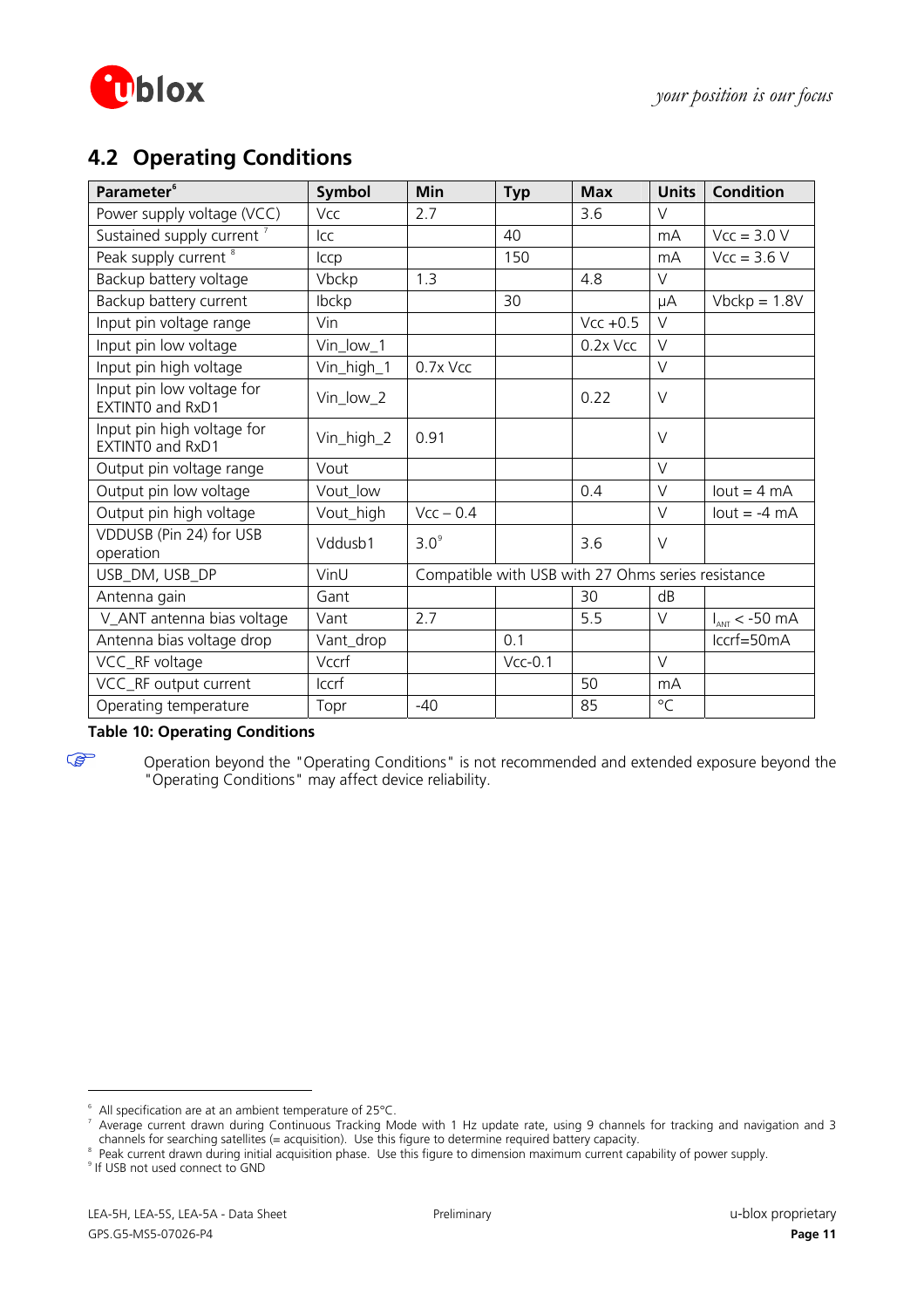

# **5 Reliability Tests**

Tests for product family qualifications:

| Test              |                                         | <b>Standard</b>                                          |
|-------------------|-----------------------------------------|----------------------------------------------------------|
| Visual inspection |                                         | IPC-A-610 "Acceptability<br>of electronic<br>assemblies" |
|                   |                                         | LT.R.I. Publication No. 700                              |
|                   |                                         | IPC-SM-840B Class 2.                                     |
| Thermal shock     | $-40^{\circ}$ C+125°C, 100 cycles       | IEC 68-2-14                                              |
| Function at       | -40°C/2 hours; RT/2 hours;              | IEC 68-2-1 and IEC 68-2-2                                |
| various           | +85°C/2 hours; function tests at stable |                                                          |
| temperatures      | temperature                             |                                                          |
| Lifespan test     | +85°C/1000 hours, in function           | IEC 68-2-2                                               |
| Damp heat, cyclic | +25°C+55°C; >90% Rh                     | IEC 68-2-30                                              |
| Vibration         | 10-500 Hz; 2 hours/axis; 5q             | IEC 68-2-6                                               |
| <b>Shock</b>      | 30g/11ms (halfsine); 3 Shock/axis; no   | IEC 68-2-27                                              |
|                   | function                                |                                                          |
| Metallographic    |                                         | IPC-QE-650                                               |
| investigations    |                                         |                                                          |

**Table 11: Reliability Tests** 

**PED** 

This specification is preliminary and subject to confirmation.

# **6 Design-In**

In order to obtain the necessary information to conduct a proper design-in, u-blox strongly recommends consulting the *LEA-5 Hardware Integration Manual* [\[1\].](#page-13-1)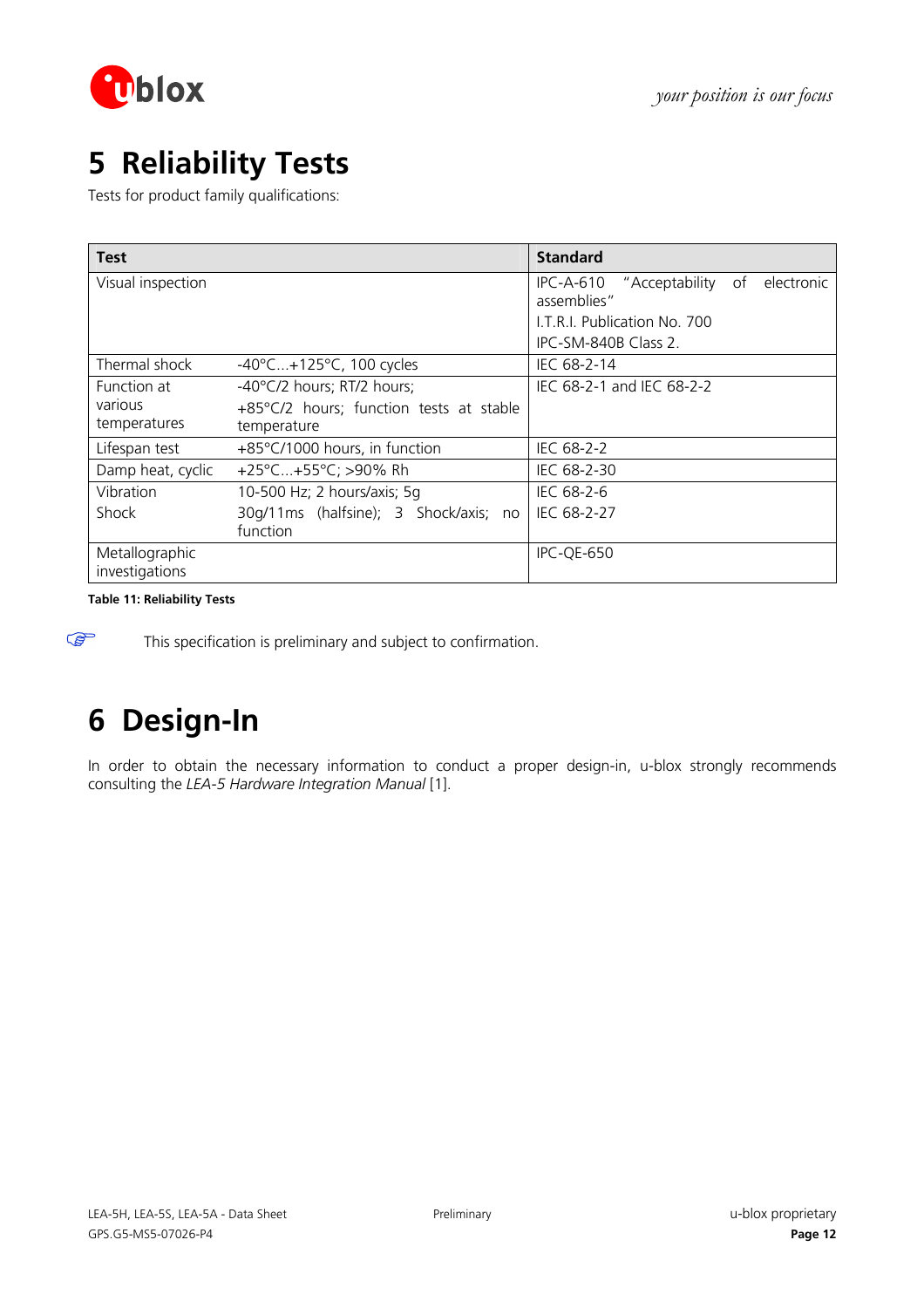

# **7 Default Settings**

| <b>Interface</b>                | <b>Settings</b>                                                                                                                     |
|---------------------------------|-------------------------------------------------------------------------------------------------------------------------------------|
| Serial Port 1<br>Output         | 9600 Baud, 8 bits, no parity bit, 1 stop bit                                                                                        |
|                                 | Configured to transmit both NMEA and UBX protocols, but only<br>following NMEA and no UBX messages have been activated at start-up: |
|                                 | GGA, GLL, GSA, GSV, RMC, VTG, TXT                                                                                                   |
| <b>USB Output</b>               | Configured to transmit both NMEA and UBX protocols, but only<br>following NMEA and no UBX messages have been activated at start-up: |
|                                 | GGA, GLL, GSA, GSV, RMC, VTG, TXT                                                                                                   |
|                                 | USB Power Mode: Bus-Powered                                                                                                         |
| Serial Port 1 Input             | 9600 Baud, 8 bits, no parity bit, 1 stop bit                                                                                        |
|                                 | Automatically accepts following protocols without need of explicit<br>configuration:                                                |
|                                 | <b>UBX, NMEA</b>                                                                                                                    |
|                                 | The GPS receiver supports interleaved UBX and NMEA messages.                                                                        |
| <b>USB Input</b>                | Automatically accepts following protocols without need of explicit<br>configuration:                                                |
|                                 | <b>UBX, NMEA</b>                                                                                                                    |
|                                 | The GPS receiver supports interleaved UBX and NMEA messages.                                                                        |
|                                 | USB Power Mode: Bus-Powered                                                                                                         |
| <b>TIMEPULSE</b><br>$(1Hz$ Nav) | 1 pulse per second, synchronized at rising edge, pulse length 100ms                                                                 |

**Table 13: Available Protocols.** 

Please refer to the *LEA-5 Hardware Integration Manual* [1] for information about further settings.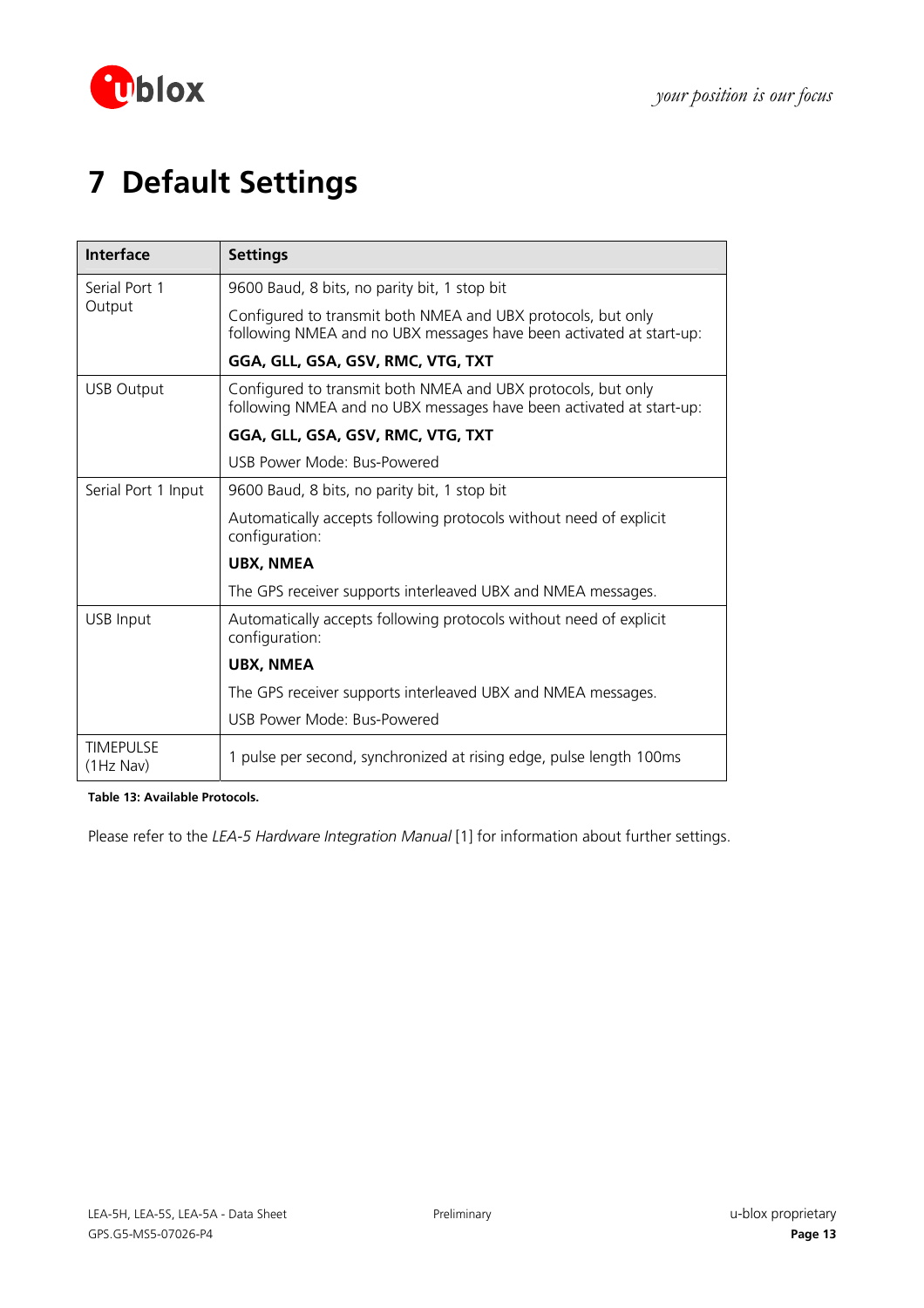

# **8 Ordering Information**

| <b>Ordering No.</b> | <b>Product</b>                                               |
|---------------------|--------------------------------------------------------------|
| LEA-5A-0            | LEA-5A GPS/GALILEO Module, Tape on reel, 250 pieces per reel |
| $LEA-5H-0$          | LEA-5H GPS/GALILEO Module, Tape on reel, 250 pieces per reel |
| LEA-5S-0            | LEA-5S GPS/GALILEO Module, Tape on reel, 250 pieces per reel |
| EVK-5H-0            | u-blox 5 Evaluation Kit                                      |

**Table 14: Ordering Information** 

 $\mathbb{F}$ 

# **Related Documents**

- <span id="page-13-1"></span>[1] LEA-5 Hardware Integration Manual, Docu. No GPS.G5-MS5-07005
- <span id="page-13-0"></span>[2] u-blox5 Protocol Specification, Docu. No GPS-X-07036
- [3] u-blox5 Receiver Description, Docu. No GPS.G5-X-07018

All these documents are available on our homepage [\(http://www.u-blox.com](http://www.u-blox.ch/)).

For regular updates to u-blox documentation and to receive product change notifications please register on our homepage.